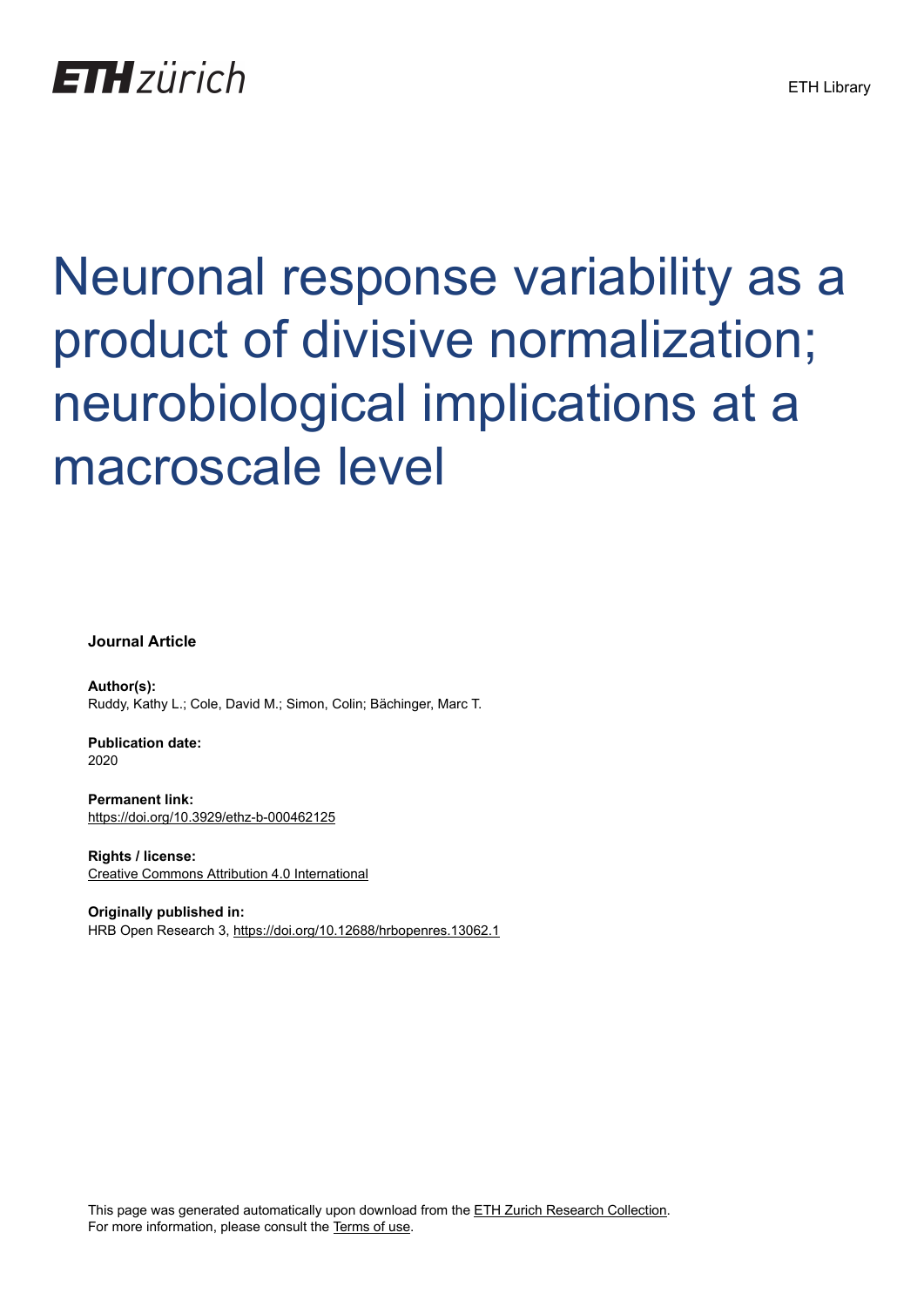### CORRESPONDENCE



# **[Neuronal response variability as a product of divisive](https://hrbopenresearch.org/articles/3-34/v1)**

# **[normalization; neurobiological implications at a macroscale](https://hrbopenresearch.org/articles/3-34/v1)**

# **[level](https://hrbopenresearch.org/articles/3-34/v1)[version 1; peer review: 2 approved]**

# Kathy L. Ruddy  $\mathbb{D}^{1*}$  $\mathbb{D}^{1*}$  $\mathbb{D}^{1*}$ , David M. Cole<sup>2\*</sup>, Colin Simon  $\mathbb{D}^{1}$ , Marc T. Bächinger<sup>3</sup>

<sup>1</sup>Trinity College Institute of Neuroscience and School of Psychology, Trinity College Dublin, Dublin, Dublin 2, Ireland <sup>2</sup>Interdisciplinary Program in Neuroscience,, Utah State University, Logan, Utah, USA

<sup>3</sup>Neural Control of Movement Lab, Department of Health Sciences and Technology, ETH Zürich, Zurich, Switzerland

\* Equal contributors

|  | $V1$ First published: 04 Jun 2020, 3:34<br>https://doi.org/10.12688/hrbopenres.13062.1<br><b>Latest published: 04 Jun 2020, 3:34</b><br>https://doi.org/10.12688/hrbopenres.13062.1 | <b>Open Peer Review</b>                  |
|--|-------------------------------------------------------------------------------------------------------------------------------------------------------------------------------------|------------------------------------------|
|  |                                                                                                                                                                                     | <b>Reviewer Status <math>\vee</math></b> |
|  |                                                                                                                                                                                     |                                          |

### **Abstract**

The occurrence of neuronal spikes recorded directly from sensory cortex is highly irregular within and between presentations of an invariant stimulus. The traditional solution has been to average responses across many trials. However, with this approach, response variability is downplayed as noise, so it is assumed that statistically controlling it will reveal the brain's true response to a stimulus. A mounting body of evidence suggests that this approach is inadequate. For example, experiments show that response variability itself varies as a function of stimulus dimensions like contrast and state dimensions like attention. In other words, response variability has structure, is therefore potentially informative and should be incorporated into models which try to explain neural encoding. In this article we provide commentary on a recently published study by Coen-Cagli and Solomon that incorporates spike variability in a quantitative model, by explaining it as a function of divisive normalization. We consider the potential role of neural oscillations in this process as a potential bridge between the current microscale findings and response variability at the mesoscale/macroscale level.

### **Keywords**

Spiking, neuronal variability, neuronal oscillations



London, UK

Any reports and responses or comments on the article can be found at the end of the article.

**Valentine L Marcar**, University of Zürich, 2. University Hospital Zürich, Zürich, Switzerland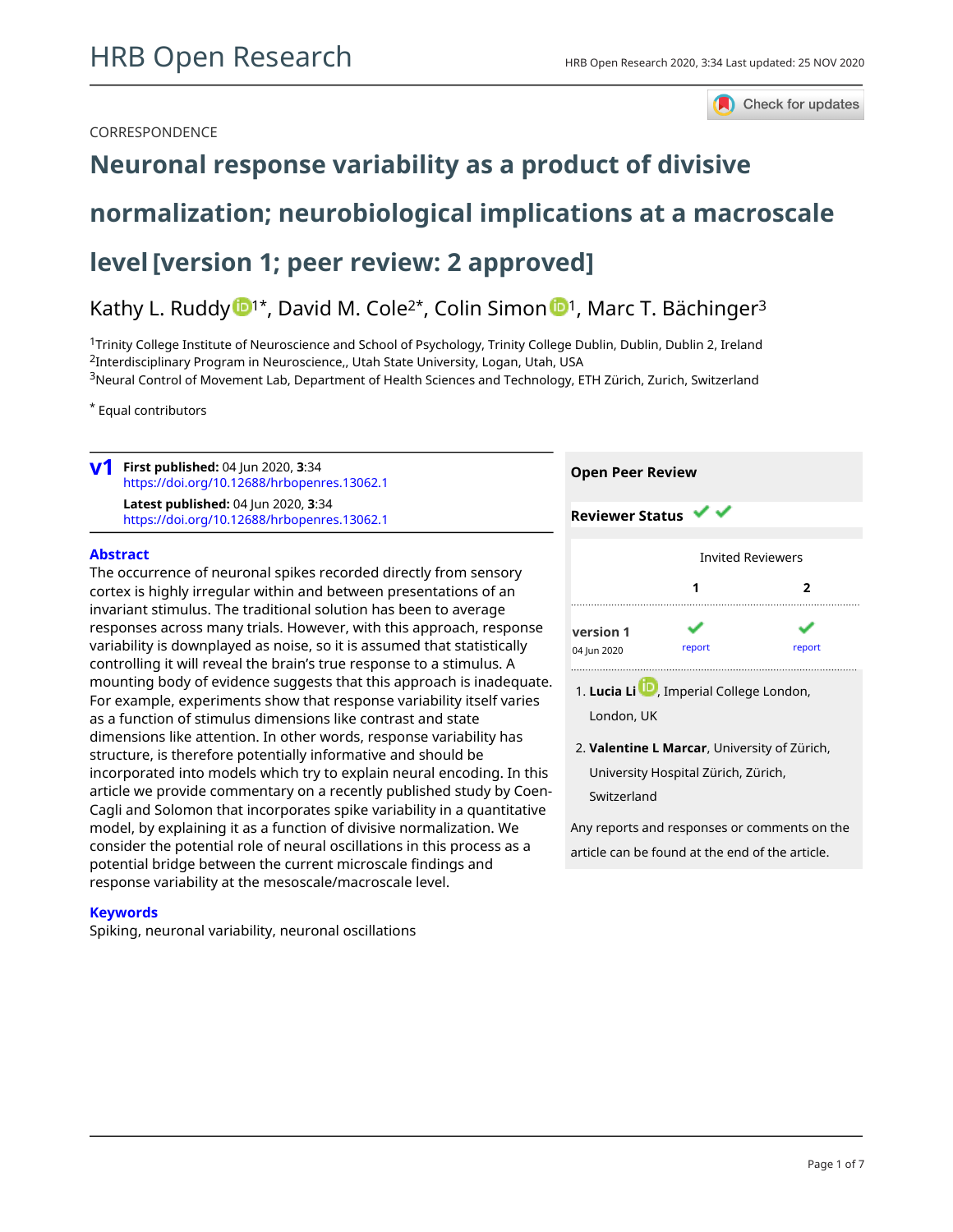#### **Corresponding author:** Kathy L. Ruddy ([ruddykl@tcd.ie](mailto:ruddykl@tcd.ie))

**Author roles: Ruddy KL**: Conceptualization, Funding Acquisition, Investigation, Supervision, Writing – Original Draft Preparation; **Cole DM**: Investigation, Writing – Original Draft Preparation; **Simon C**: Investigation, Writing – Review & Editing; **Bächinger MT**: Investigation, Writing – Review & Editing

**Competing interests:** No competing interests were disclosed.

**Grant information:** Health Research Board, Ireland [HRB-EIA-2019-003]. Kathy Ruddy would also like to acknowledge grant funding from the Irish Research Council GOIPD/2017/798.

*The funders had no role in study design, data collection and analysis, decision to publish, or preparation of the manuscript.*

**Copyright:** © 2020 Ruddy KL *et al*. This is an open access article distributed under the terms of the [Creative Commons Attribution](http://creativecommons.org/licenses/by/4.0/) [License](http://creativecommons.org/licenses/by/4.0/), which permits unrestricted use, distribution, and reproduction in any medium, provided the original work is properly cited.

**How to cite this article:** Ruddy KL, Cole DM, Simon C and Bächinger MT. **Neuronal response variability as a product of divisive normalization; neurobiological implications at a macroscale level [version 1; peer review: 2 approved]** HRB Open Research 2020, **3** :34 <https://doi.org/10.12688/hrbopenres.13062.1>

**First published:** 04 Jun 2020, **3**:34 <https://doi.org/10.12688/hrbopenres.13062.1>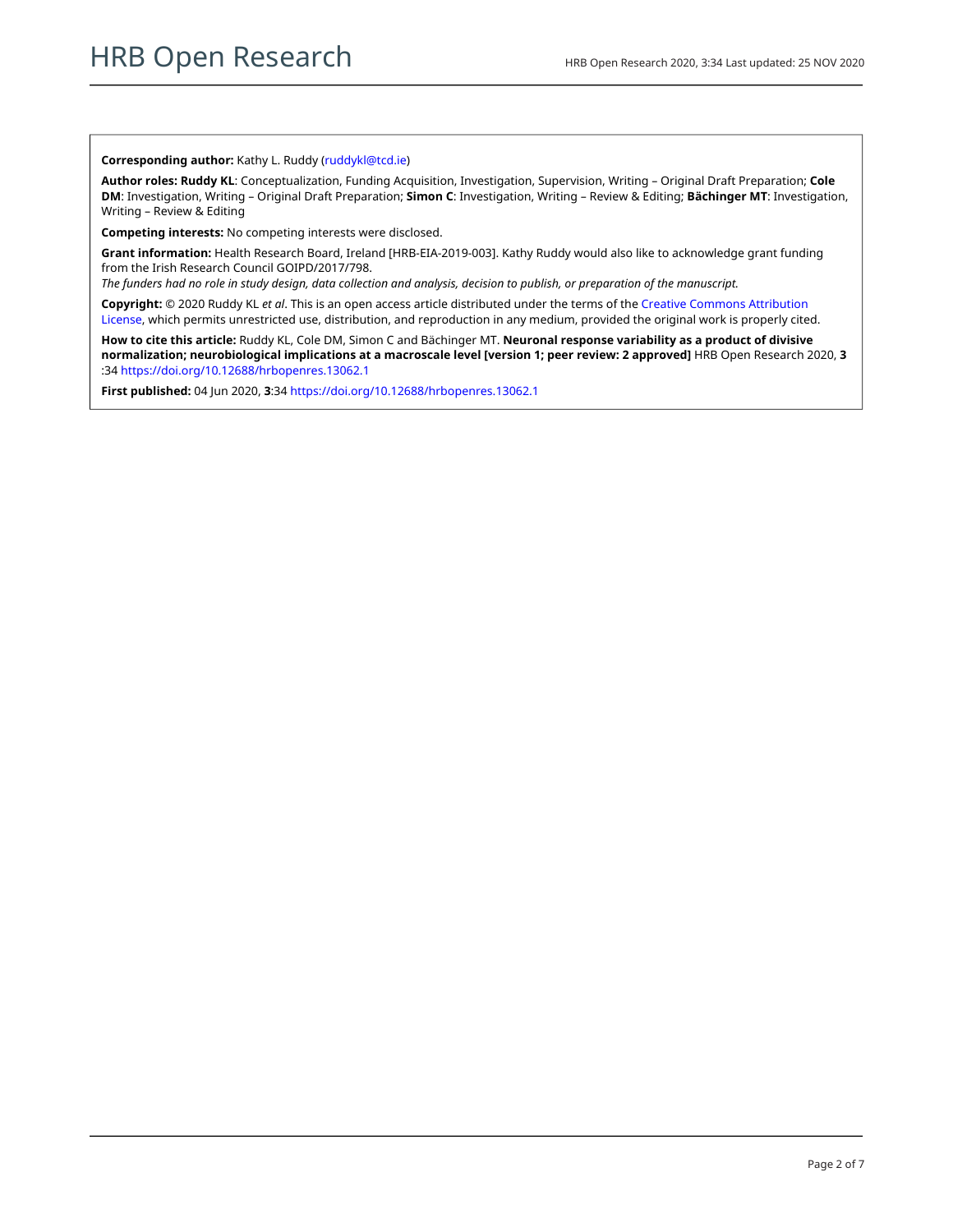The neural coding problem asks how richly graded stimuli are translated into action potentials. A notorious complication is that single spike trains do not follow a predictable schedule. Despite the stereotyped shape of spikes, their occurrence is highly irregular within and between stimulus presentations ([Kostal](#page-4-0) *et al*., [2007\)](#page-4-0). The traditional solution has been to average responses across many trials. However with this approach, response variability is downplayed as noise, so it is assumed that statistically controlling it will reveal the brain's true response to a stimulus (Kostal *et al*[., 2007\)](#page-4-0). Accordingly, suspicions have long been harbored that averaging is an incomplete answer. For example, experiments show that response variability itself varies as a function of stimulus dimensions like contrast and state dimensions like attention [\(Cohen & Maunsell, 2009](#page-4-0); [Hénaff](#page-4-0) *et al*., [2019;](#page-4-0) [Mitchell](#page-4-0) *et al*., 2009; [Rabinowitz](#page-4-0) *et al*., 2015; [Ruff &](#page-4-0)  [Cohen, 2016\). I](#page-4-0)n other words, response variability has structure, is therefore potentially informative and should be incorporated into models which try to explain neural encoding. [Coen-Cagli](#page-4-0)  [& Solomon \(2019\)](#page-4-0) take a unique approach to both quantitatively describe spike variability, and relate it to a specific mechanism – *divisive normalization*.

In its basic formulation, divisive normalization refers to dividing the driving stimulus input by the pooled drive of an ensemble of inputs (i.e. the normalization signal). In a seminal writing, [Heeger \(1991\)](#page-4-0) showed that divisive normalization can increase the dynamic range of primary visual cortex (V1) neurons to contrast and thereby improve contrast sensitivity under varying light conditions. Additionally, since it has been observed in multiple brain areas and circuits across species, it has been put forth as a canonical neural computation (i.e. similar to exponentiation and linear filtering ([Carandini & Heeger, 2011\)](#page-4-0).

However, in the standard model of divisive normalization, the driving stimulus input and the normalization signal are deterministic variables [\(Coen-Cagli & Solomon, 2019](#page-4-0), Eq. 1.1). This simplification either ignores response variability or operates as if it has been averaged out. [Coen-Cagli & Solomon \(2019\)](#page-4-0) integrate response variability into their model by replacing them with Gaussian distributions (Eq. 1.2). Then, because this idealized mathematical expression is computationally intractable, they generated approximate expressions for spiking mean and spiking variance as predicted by their model (Eq. 1.3–1.4). These approximations then allowed them to test their model's predictions against real data. To do so they presented images of gratings of varying contrasts to anesthetized macaque monkeys while recording activity from V1 with microelectrodes. Thereby, they were able to verify that their model similarly predicted the effect of contrast on spiking mean.

The key finding of [Coen-Cagli & Solomon \(2019\)](#page-4-0) was that normalization is inversely related to (a) spiking variability and (b) inter-neuronal correlation of variability. While offering a neurobiological mechanistic explanation of this effect was beyond the scope of their investigation, they cite inhibitory stabilization of network activity and specifically  $GABA$ <sub> $\lambda$ </sub> inhibition as potential candidates providing a normalizing role. This has prompted us to consider the potential role of neural oscillations in this process, and particularly their dependence on inhibition, as a potential bridge between the current microscale findings and response variability at the mesoscale/macroscale level.

In considering how neural oscillations may be a key linking factor, it is essential first to understand the role of oscillation for constraining (and allowing) neuronal spiking to occur. Traditionally considered as an epiphenomenon or by-product of neuronal firing, it is now conversely believed that neuronal oscillations are more causal than consequential in driving neuronal activity (eg. Thut *et al*[., 2012](#page-4-0)). Neurons are inherently sensitive to noise in the local brain environment, including fluctuations in temperature, pH, and nearby electrical potential changes. According to [Buzsaki \(2006\),](#page-4-0) if the neuron's membrane potential was fixed close to its firing threshold most of the time, then it may risk frequent accidental discharge due to small changes in excitation from the fluctuating background noise. On the contrary, if the membrane potential was fixed far below threshold, such that it would be unaffected by background noise, the energy requirement to depolarize the cell would be much too costly on the brain's resources. [Buzsaki \(2006\)](#page-4-0) suggests that the brain's most energetically economical solution is to swing the membrane potentials of coordinated populations of neurons up and down, providing windows of increased and decreased likelihood of firing. This centrally coordinated threshold-adjusting mechanism is carried out by the interneuron system, by providing periodic bursts of inhibition, the duration of which determines the frequency of the oscillation. For example, if the inhibition is mediated by GABA, receptors, the emergent oscillation is in the Gamma frequency (40–100 Hz).

Thus, oscillations constrain neuronal spiking into periodic windows of varying responsiveness, and hence may serve as a determinant of response variability. As in [Coen-Cagli &](#page-4-0)  [Solomon \(2019\)](#page-4-0) this may manifest as unreliable spike responses to invariant external (sensory) stimulation. In this regard, a correspondence between the micro and macroscopic level can be made, as the same neuronal oscillations have been shown to systematically modulate characteristics of responses to repeated invariant sensory stimuli measured at the behavioral level (Busch *et al*[., 2009;](#page-4-0) [Mathewson](#page-4-0) *et al*., 2009), and in muscle responses to exogenous transcranial magnetic stimulation [\(Ruddy](#page-4-0) *et al*., 2018; [Zarkowski](#page-4-0) *et al*., 2006).

For example, when measuring ongoing neural oscillations simultaneously during sensory or transcranial stimulation, the influence of the underlying oscillation on the variability of resulting responses can be demonstrated at multiple levels of the nervous system. In the motor system, when using TMS to stimulate primary motor cortex, motor evoked potentials (MEPs) in corresponding muscles are larger when the pulse arrives coinciding with low amplitude alpha (8–13 Hz) waves, or high amplitude gamma (30–80 Hz) waves recorded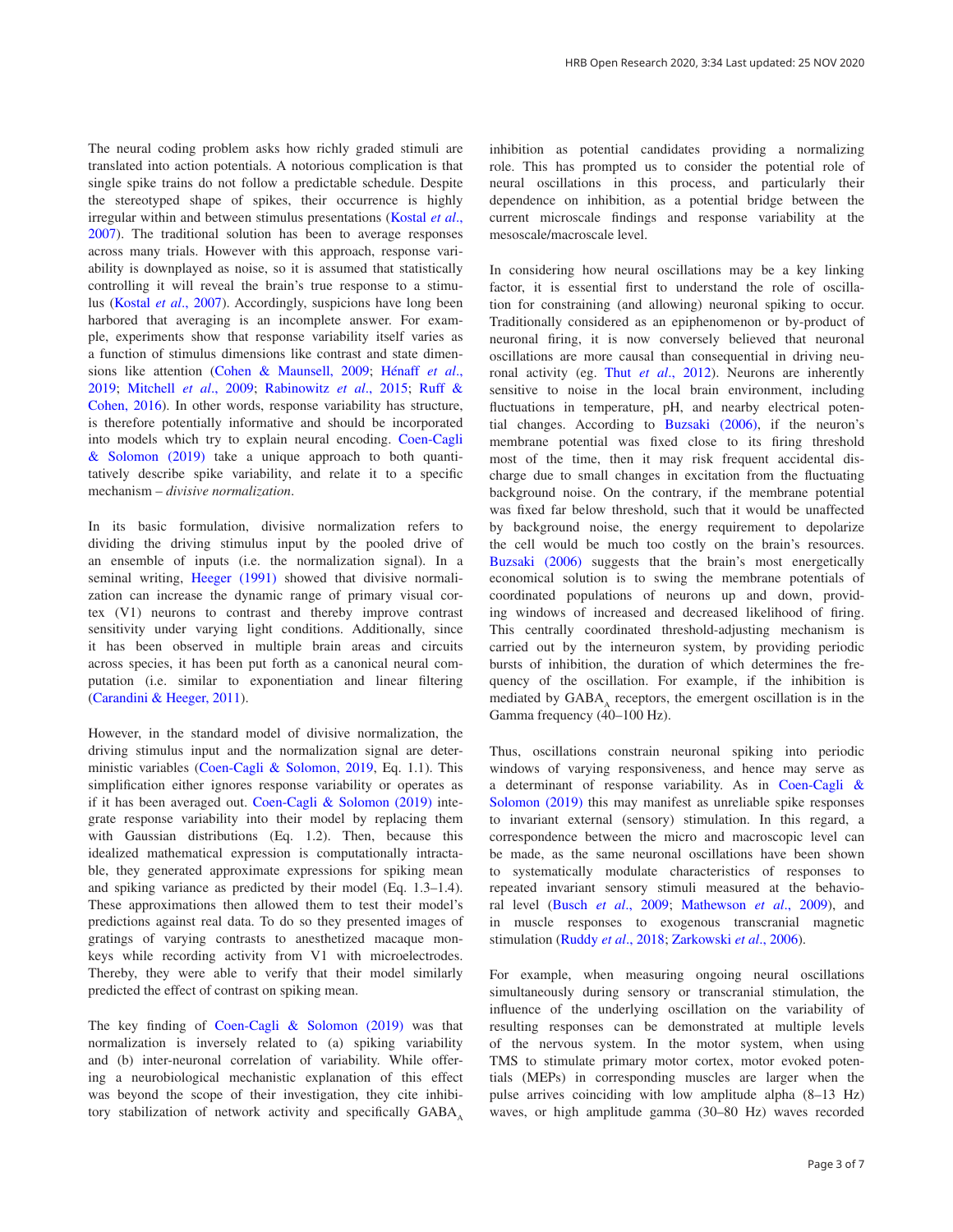<span id="page-4-0"></span>at the scalp (Ruddy *et al*., 2018; Zarkowski *et al*., 2006) despite the intensity of the stimulation remaining fixed. Further, within the alpha rhythm recorded over sensorimotor cortex (often referred to in this context as the  $\mu$  rhythm), it has been shown that MEPs are modulated systematically by the phase of the wave cycle; they are larger when stimulation occurs at the trough of the wave and smaller when at the peaks (Schaworonkow *et al*., 2019; Zrenner *et al*., 2018). At a behavioral level, in the visual system when presented with the same (low contrast) stimulus on multiple trials, detection is higher when the underlying alpha oscillation in the visual cortex is at the trough of the wave cycle, rather than at the peak, and when the amplitude of the rhythm is generally low (Busch *et al*., 2009; Mathewson *et al*., 2009). Similar results have been obtained in investigations of variability in visual evoked potentials (Brandt & Jansen, 2009) and auditory evoked potentials (Rahn & Basar, 2009).

Considering the aforementioned evidence, it is clear that background fluctuations in the brain's electrical activity contribute substantially to the variation in responses recorded following repeated presentations of an invariant stimulus. Buzsaki (2006) claims that this apparently spontaneous brain-state variability is internally coordinated and may be the essence of cognition itself.

Coen-Cagli & Solomon (2019) provide a novel approach to account for modulations in neuronal response variability in a quantitative and descriptive fashion by demonstrating the role divisive normalization could play. It is unclear at present whether neural oscillations and the process represented mathematically by divisive normalization are mutually exclusive concepts. Modelling the additional influence of a dynamic oscillating normalization signal and reconciling this with the extant descriptions of interacting neurobiological and electrophysiological mechanisms is a challenge for the future of this field. Resolving this would ultimately contribute further towards bridging across different scales of measurement in neuroscience.

#### **Data availability**

No data are associated with this article.

#### **References**

 Brandt ME, Jansen BH: **The Relationship Between Prestimulus Alpha Amplitude and Visual Evoked Potential Amplitude.** *Int J Neurosci.* 2009; **61**(3–4): 261–268.

**[PubMed Abstract](http://www.ncbi.nlm.nih.gov/pubmed/1824388)** | **[Publisher Full Text](http://dx.doi.org/10.3109/00207459108990744)**

 Busch NA, Dubois J, VanRullen R: **The phase of ongoing EEG oscillations predicts visual perception.** *J Neurosci.* 2009; **29**(24): 7869–7876. **[PubMed Abstract](http://www.ncbi.nlm.nih.gov/pubmed/19535598)** | **[Publisher Full Text](http://dx.doi.org/10.1523/JNEUROSCI.0113-09.2009)** | **[Free Full Text](http://www.ncbi.nlm.nih.gov/pmc/articles/6665641)**

 Buzsaki G: **Rhythms of the Brain.** United States. Oxford University Press. 2006. **[Publisher Full Text](http://dx.doi.org/10.1093/acprof:oso/9780195301069.001.0001)**

 Carandini M, Heeger DJ: **Normalization as a canonical neural computation.** *Nat Rev Neurosci.* 2011; **13**(1): 51–62.

**[PubMed Abstract](http://www.ncbi.nlm.nih.gov/pubmed/22108672)** | **[Publisher Full Text](http://dx.doi.org/10.1038/nrn3136)** | **[Free Full Text](http://www.ncbi.nlm.nih.gov/pmc/articles/3273486)**

 Coen-Cagli R, Solomon SS: **Relating divisive normalization to neuronal response variability.** *J Neurosci.* 2019; **39**(37): 7344–7356.

**[PubMed Abstract](http://www.ncbi.nlm.nih.gov/pubmed/31387914)** | **[Publisher Full Text](http://dx.doi.org/10.1523/JNEUROSCI.0126-19.2019)** | **[Free Full Text](http://www.ncbi.nlm.nih.gov/pmc/articles/6759019)**

 Cohen MR, Maunsell JHR: **Attention improves performance primarily by reducing interneuronal correlations.** *Nat Neurosci.* 2009; **12**(12): 1594–600. **[PubMed Abstract](http://www.ncbi.nlm.nih.gov/pubmed/19915566)** | **[Publisher Full Text](http://dx.doi.org/10.1038/nn.2439)** | **[Free Full Text](http://www.ncbi.nlm.nih.gov/pmc/articles/2820564)**

 Heeger DJ: **Nonlinear model of neural responses in cat visual cortex.** In: *Computational models of visual processing* (Landy MS, Movshon JA, eds) Cambridge, MA: MIT Press. 1991; 119–133. **[Reference Source](https://nyuscholars.nyu.edu/en/publications/nonlinear-model-of-neural-responses-in-cat-visual-cortex)**

 Hénaff OJ, Boundy-Singer ZM, Meding K, *et al.*: **Representation of uncertainty in macaque visual cortex.** *bioRxiv.* 2019; **92**: 724021. **[Publisher Full Text](http://dx.doi.org/10.1101/724021)**

 Kostal L, Lansky P, Rospars JP: **Neuronal coding and spiking randomness.** *Eur J Neurosci.* 2007; **26**(10): 2693–2701.

**[PubMed Abstract](http://www.ncbi.nlm.nih.gov/pubmed/18001270)** | **[Publisher Full Text](http://dx.doi.org/10.1111/j.1460-9568.2007.05880.x)**

 Mathewson KE, Gratton G, Fabiani M, *et al.*: **To see or not to see: prestimulus alpha phase predicts visual awareness.** *J Neurosci.* 2009; **29**(9): 2725–2732. **[PubMed Abstract](http://www.ncbi.nlm.nih.gov/pubmed/19261866)** | **[Publisher Full Text](http://dx.doi.org/10.1523/JNEUROSCI.3963-08.2009)** | **[Free Full Text](http://www.ncbi.nlm.nih.gov/pmc/articles/2724892)**

 Mitchell JF, Sundberg KA, Reynolds JH: **Spatial attention decorrelates intrinsic activity fluctuations in macaque area V4.** *Neuron.* 2009; **63**(6): 879–878. **[PubMed Abstract](http://www.ncbi.nlm.nih.gov/pubmed/19778515)** | **[Publisher Full Text](http://dx.doi.org/10.1016/j.neuron.2009.09.013)** | **[Free Full Text](http://www.ncbi.nlm.nih.gov/pmc/articles/2765230)**

 Rabinowitz NC, Goris RL, Cohen M, *et al*.: **Attention stabilizes the shared gain of V4 populations.** *eLife*. 2015; **4**: e08998.

**[PubMed Abstract](http://www.ncbi.nlm.nih.gov/pubmed/26523390)** | **[Publisher Full Text](http://dx.doi.org/10.7554/eLife.08998)** | **[Free Full Text](http://www.ncbi.nlm.nih.gov/pmc/articles/4758958)**

 Rahn E, Basar E: **Prestimulus EEG-Activity Strongly Influences the Auditory Evoked Vertex Response: A New Method for Selective Averaging.** *Int J Neurosci.* 2009; **69**(1–4): 207–220. **[PubMed Abstract](http://www.ncbi.nlm.nih.gov/pubmed/8083007)** | **[Publisher Full Text](http://dx.doi.org/10.3109/00207459309003331)**

 Ruddy K, Balsters J, Mantini D, *et al.*: **Neural activity related to volitional regulation of cortical excitability.** *eLife.* 2018; **7**: e40843. **[PubMed Abstract](http://www.ncbi.nlm.nih.gov/pubmed/30489255)** | **[Publisher Full Text](http://dx.doi.org/10.7554/eLife.40843)** | **[Free Full Text](http://www.ncbi.nlm.nih.gov/pmc/articles/6294548)**

 Ruff DA, Cohen MR: **Stimulus dependence of correlated variability across cortical areas.** *J Neurosci.* 2016; **36**(28): 7546–7556. **[PubMed Abstract](http://www.ncbi.nlm.nih.gov/pubmed/27413163)** | **[Publisher Full Text](http://dx.doi.org/10.1523/JNEUROSCI.0504-16.2016)** | **[Free Full Text](http://www.ncbi.nlm.nih.gov/pmc/articles/4945672)**

 Schaworonkow N, Triesch J, Ziemann U, *et al.*: **EEG-triggered TMS reveals stronger brain state-dependent modulation of motor evoked potentials at weaker stimulation intensities.** *Brain Stimul.* 2019; **12**(1): 110–118. **[PubMed Abstract](http://www.ncbi.nlm.nih.gov/pubmed/30268710)** | **[Publisher Full Text](http://dx.doi.org/10.1016/j.brs.2018.09.009)**

 Thut G, Miniussi C, Gross J: **The Functional Importance of Rhythmic Activity in the Brain.** *Curr Biol.* 2012; **22**(16): R658–63. **[PubMed Abstract](http://www.ncbi.nlm.nih.gov/pubmed/22917517)** | **[Publisher Full Text](http://dx.doi.org/10.1016/j.cub.2012.06.061)**

 Zarkowski P, Shin CJ, Dang T, *et al.*: **EEG and the Variance of Motor Evoked Potential Amplitude.** *Clin EEG Neurosci.* 2006; **37**(3): 247–251. **[PubMed Abstract](http://www.ncbi.nlm.nih.gov/pubmed/16929713)** | **[Publisher Full Text](http://dx.doi.org/10.1177/155005940603700316)**

 Zrenner C, Desideri D, Belardinelli P, *et al.*: **Real-time EEG-defined excitability states determine efficacy of TMS-induced plasticity in human motor cortex.** *Brain Stimul.* 2018; **11**(2): 374–389. **[PubMed Abstract](http://www.ncbi.nlm.nih.gov/pubmed/29191438)** | **[Publisher Full Text](http://dx.doi.org/10.1016/j.brs.2017.11.016)**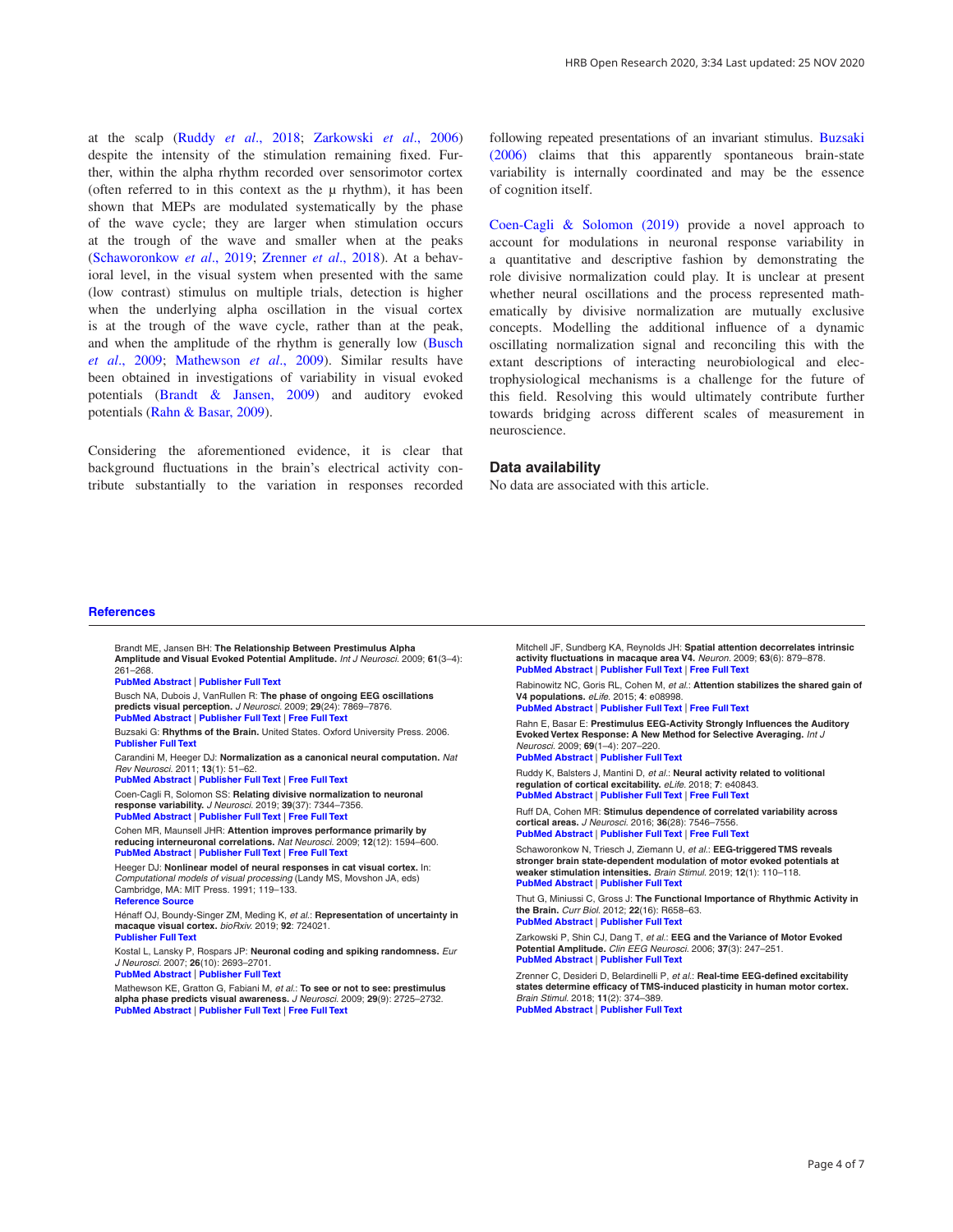# **Open Peer Review**

# **Current Peer Review Status:**

**Version 1**

Reviewer Report 24 November 2020

### <https://doi.org/10.21956/hrbopenres.14158.r28246>

**© 2020 Marcar V.** This is an open access peer review report distributed under the terms of the [Creative Commons](https://creativecommons.org/licenses/by/4.0/) [Attribution License](https://creativecommons.org/licenses/by/4.0/), which permits unrestricted use, distribution, and reproduction in any medium, provided the original work is properly cited.



### **Valentine L Marcar**

Department of Psychology, University of Zürich, University Hospital Zürich, Zürich, Switzerland

The authors comment on the work published in the Journal of Neuroscience by Coen-Cagli and Solomon on their observation that as normalisation of the neuronal response increases, variability in discharge activity decreases. The paper by Rudd and co-authors offers neural oscillation as a plausible explanation for the observation of Coen-Cagli and Solomon. Rudd and colleagues use findings in the literature involving studies on human volunteers to back their explanation.

While their arguments favouring neural oscillations and divisive normalisation as the underlying mechanism influencing response variability is clear, the link between neural oscillation and divisive normalisation is not. This issue would benefit from more extensive attention. It would also be helpful if the role of GABA<sub>A</sub> or GABA<sub>B</sub>-receptors in regulating neural oscillations would be dealt with.

The paper is well written, with arguments centring on divisive normalisation and neural oscillation clearly presented.

## **Is the rationale for commenting on the previous publication clearly described?**

Yes

# **Are any opinions stated well-argued, clear and cogent?**

Yes

**Are arguments sufficiently supported by evidence from the published literature or by new data and results?**

Yes

## **Is the conclusion balanced and justified on the basis of the presented arguments?**

Yes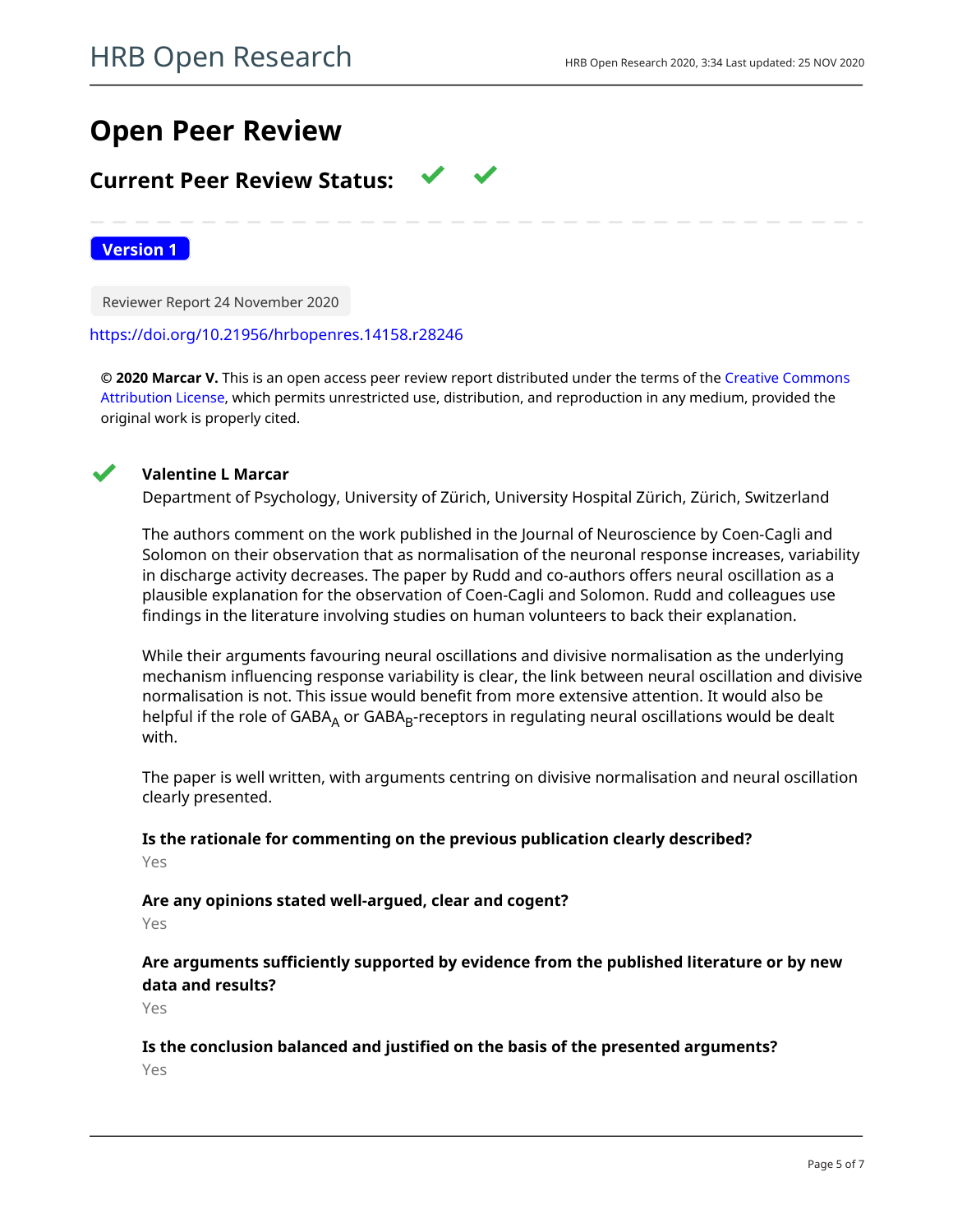*Competing Interests:* No competing interests were disclosed.

*Reviewer Expertise:* Brain imaging using fMRI, NIRS and ERP. Link between stimulus property, neural response and the BOLD-signal and VEP.

**I confirm that I have read this submission and believe that I have an appropriate level of expertise to confirm that it is of an acceptable scientific standard.**

Reviewer Report 26 June 2020

<https://doi.org/10.21956/hrbopenres.14158.r27503>

**© 2020 Li L.** This is an open access peer review report distributed under the terms of the [Creative Commons](https://creativecommons.org/licenses/by/4.0/) [Attribution License](https://creativecommons.org/licenses/by/4.0/), which permits unrestricted use, distribution, and reproduction in any medium, provided the original work is properly cited.



# **Lucia Li**

Department of Brain Sciences, National Institute for Health Research, Imperial College London, London, UK

This is a commentary on a recently published research article (in JoN) that provides model and macaque validation for the theory that divisive normalisation modulates response variability.

The JoN paper finds that stronger normalisation of a neuron is associated with less variable response. The JoN paper does not posit the mechanism for this finding. The commentary here by Rudd *et al.* puts forward the theory that neural oscillations are a possible mechanism to explain this finding.

The authors use findings from the non-invasive brain stimulation and sensory detection literature to expand on the theory.

It is a well-written piece, which clearly and succinctly introduces two important concepts – divisive normalisation and neural oscillations. It also neatly summarises the paper on which it is commenting.

As the authors point out, although both appear to be mechanisms underlying variability of neuronal response, it is not clear how neural oscillations and divisive normalisation links up. It would be helpful if the authors could expand on how the two might be linked e.g. is there evidence that strongly normalised neurons are those that have resting thresholds furthest away from the depolarisation threshold? Or is the link at a higher level, where high activity in GABA interneurons coincides with when neurones are most strongly normalised? Even if there is not much hard evidence to link them, it would be helpful to know the 'state of play'.

## **Is the rationale for commenting on the previous publication clearly described?**

Yes

**Are any opinions stated well-argued, clear and cogent?**